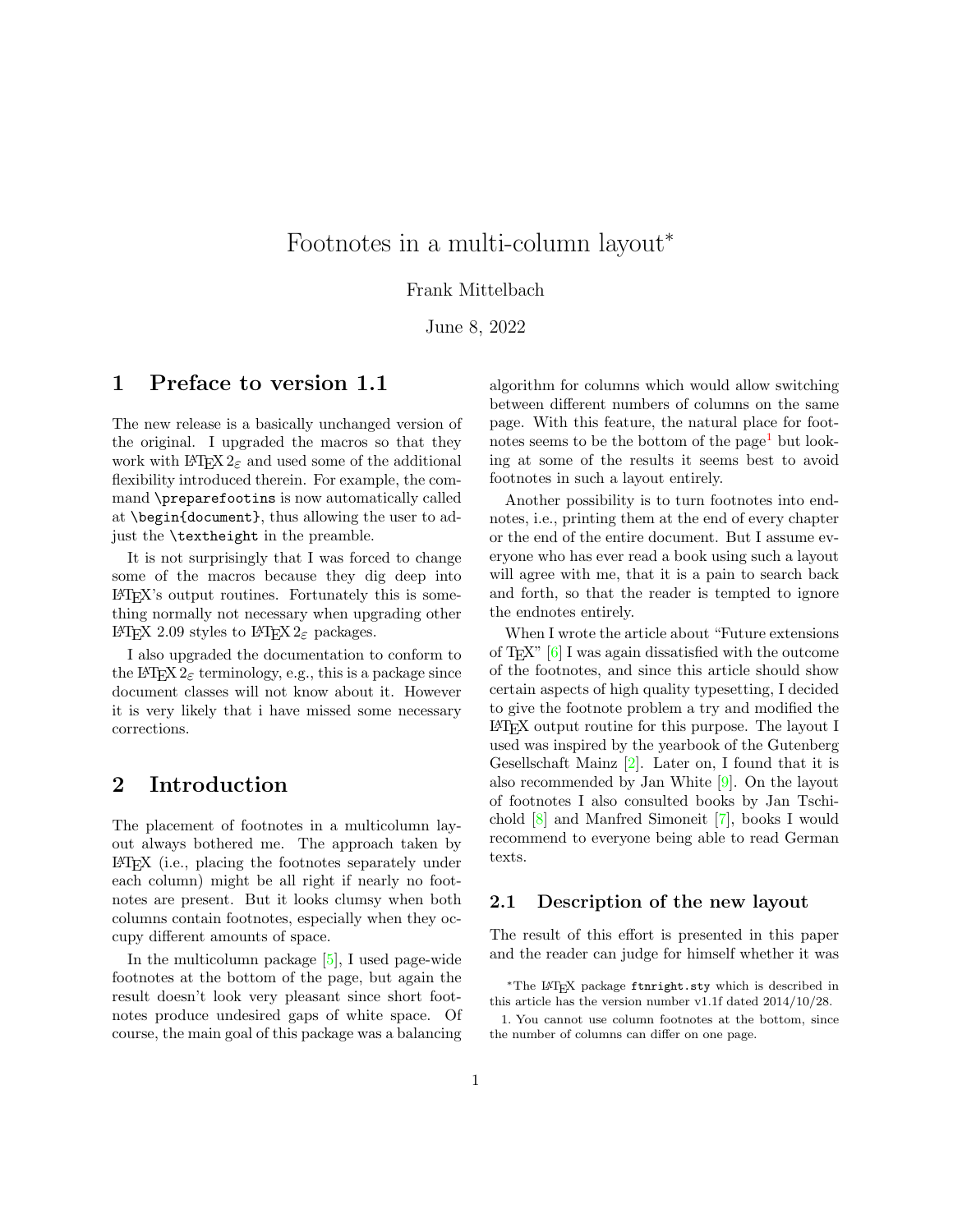<span id="page-1-8"></span>successful or not.<sup>[2](#page-1-0)</sup> The main idea for this layout is to assemble the footnotes of all columns on a page and place them all together at the bottom of the right column. Allowing for enough space between footnotes and text, and in addition, setting the foot-notes in smaller type<sup>[3](#page-1-1)</sup> I decided that one could omit the footnote separator rule which is used in most publications prepared with  $T_F X$ .<sup>[4](#page-1-2)</sup> Furthermore, I decided to place the footnote markers<sup>[5](#page-1-3)</sup> at the base-line instead of raising them as superscripts.<sup>[6](#page-1-4)</sup>

All in all, I think this generates a neat layout, and surprisingly enough, the necessary changes to the LATEX output routine are nevertheless astonishingly simple.

### 2.2 The use of the package

This package might be used together with any other package for LATEX which does not change the three internals changed by ftnright.sty. [7](#page-1-5) In most cases, it is best to use this package as the very last package in the preamble to make sure that its settings are not overwritten by other packages.

It is unfortunate that the current LAT<sub>EX</sub> has nearly no provisions to make such changes without overwriting the internal routines. In the LAT<sub>E</sub>X3 implementation, we will certainly add some hooks that will make such changes more easy.

### 2.3 Limitations

If in the first column there is more than a full column worth of footnote material the material will be split resulting in footnotes out of order. This issue is now detected and generates an error but the package is unable to gracefully handle it. This gives you two options: either rearrange your input so that it will use less footnotes in the first column (or add some pagebreaks at suitable places) or allow explicitly for more material to be gathered. The latter can be achieved by adding

```
\makeatletter
\def\preparefootins{%
  \global\rcol@footinsskip\skip\footins
  \global\skip\footins\z@
```
\global\count\footins\z@ \global\dimen\footins2\textheight} \makeatother

to the preamble of your document. However, with this you allow two columns worth of footnote material and that means that some of your footnotes are likely to be detached from their reference and show up on a later page!

## 3 The documentation driver

The first bit of code contains the documentation driver file for T<sub>E</sub>X, i.e., the file that will produce the documentation you are currently reading. It will be extracted from this file by the docstrip program. If you don't want to make any changes to the presentation you can alternatively process the .dtx file directly with  $\text{LATEX } 2\varepsilon$  to obtain the documentation.

```
1 ⟨∗driver⟩
2 \documentclass[twocolumn]{article}
3
```

```
4 \usepackage{ftnright}
```
<span id="page-1-0"></span>2. Please note, that this option only changed the placement of footnotes. Since this article also makes use of the doc package [\[1\]](#page-7-1), that assigns tiny numbers to code lines sprinkled throughout the text, the resulting design is not perfect. This package is now a standard part of  $\text{LATEX } 2\varepsilon$ .

<span id="page-1-1"></span>3. The standard layout in TUGboat uses the same size for footnotes and text, giving the footnotes, in my opinion, much too much prominence.

<span id="page-1-2"></span>4. People who prefer the rule can add it by redefining the command  $\footnotesize\big\}$  cotnoterule  $[3, p. 156]$  $[3, p. 156]$ . Please, note, that this command should occupy no space, so that a negative space should be used to compensate for the width of the rule used.

<span id="page-1-3"></span>5. The tiny numbers or symbols, e.g., the ['5'](#page-1-3) in front of this footnote.

<span id="page-1-4"></span>6. Of course, this is done only for the mark preceding the footnote text and not the one used within the main text where a raised number or symbol set in smaller type will help to keep the flow of thoughts, uninterrupted.

<span id="page-1-5"></span>7. These are the macros \@startcolumn, \@makecol, and \@outputdblcol, as we will see below. Of course, the package will take only effect with a document class using a two-column layout (like ltugboat) or when the user additionally specifies twocolumn as a document class option in the \documentclass command.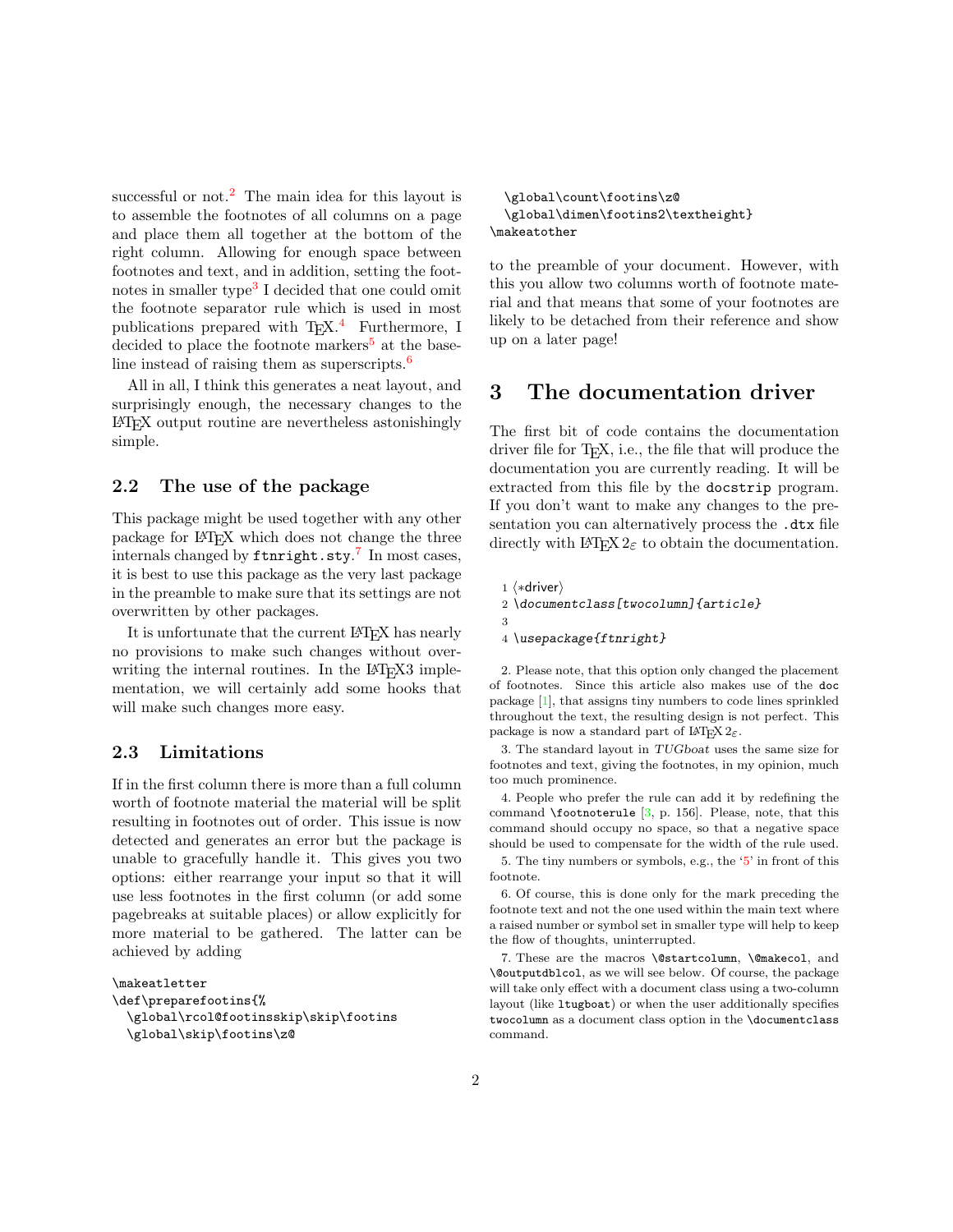```
5 \usepackage{doc}
6 \AtBeginDocument{\MakeShortVerb{\|}}
7
8 \newcommand{\TUB}{{\sl TUGboat\/}}
9 \renewcommand\DescribeMacro[1]{\fbox
10 {\PrintDescribeMacro{#1}}}
11 \renewcommand\DescribeEnv[1]{\fbox
12 {\PrintDescribeEnv{#1}}13 \renewcommand\PrintMacroName[1]{}
14
15 \setlength{\parindent}{1em}
16 \setlength{\parskip}
17 {2pt plus1pt minus1pt}
18 \setlength{\headsep}{20pt}
19 \setlength{\columnsep}{1.5pc}
20 \renewcommand{\bottomfraction}{.4}
21
22 \flushbottom
23 \CodelineIndex
24 \RecordChanges % produce history
25 \EnableCrossrefs
26
27 \setcounter{IndexColumns}{2}
28 \IndexPrologue{\section{Index}
29 All numbers denote code lines where
30 the corresponding entry is used, preparefootins Since a document usually starts with a left column,
31 underlined entries point to the
31 definition.}<br>32 definition.}
33
34 \begin{document}
35 \DocInput{ftnright.dtx}
36 \end{document}
37 ⟨/driver⟩
```

```
4 The Implementation
```
As usual, we start by identifying the current version of this package file in the transcript file.<sup>[8](#page-2-0)</sup> This actually happens at the very top of this file so it is commented out here.

#### \ProvidesPackage{ftnright}[\filedate\space LaTeX2e package \fileversion]

To implement the layout described, above we have to distinguish between the left and the right column on a page. For this purpose LATEX maintains the switch \if@firstcolumn. When assembling material for the left (i.e., the first) column, footnotes

should take up no space, since they are held over for the second column. In the second column these footnotes are combined with the ones found there and placed a suitable distance from the main text at the bottom of this column.

This means that we have to change certain parameters for the insertion \footins when we construct the second column. The right place to do this is in the L<sup>A</sup>T<sub>E</sub>X macro **\@outputdblcol** which we are going to change later on. What settings for the insertion parameters are appropriate? For setting the first column \count\footins and \skip\footins should both be zero since footnotes are held over while for the second column \count\footins should be 1000 and the \skip\footins has to be set to the desired separation between main text and footnotes.[9](#page-2-1)

We will allow one column of footnotes (i.e., the right column) at most, so that \dimen\footins has to equal \textheight. In principle, it would be possible to allow for even more footnotes, but this would complicate matters enormously.[10](#page-2-2)

<span id="page-2-24"></span><span id="page-2-19"></span>level to zero. For this purpose, we define a macro \preparefootins which will first save the current value of \skip\footins in a safe place. This saved

<span id="page-2-0"></span>8. Nico Poppelier suggested omitting the \typeout statements in the production version of the files to avoid showing all that unnecessary information to the user. While I accept his criticism as valid, I decided that this information should at least be placed into the transcript file to make it easier to detect problems arising from the use of older versions. This happens now automatically as the command \ProvidesPackage will only write to the transcript file.

<span id="page-2-1"></span>9. A value of 1000 means that there is a one-to-one relationship between the real size of the footnote and the size finally occupied by the footnote on the current page.

<span id="page-2-2"></span>10. It is not possible to make \dimen\footins larger than \textheight directly, because this would result in a full left column (with text) and more than one column of footnotes. Instead, one has to make footnotes visible to the page generation algorithm again at the moment when a full column of footnotes is assembled, but we still have some space left in the first column. It is a nice enhancement, and, I suppose, it is of some value for preparing publications in certain disciplines, so here is the challenge . . .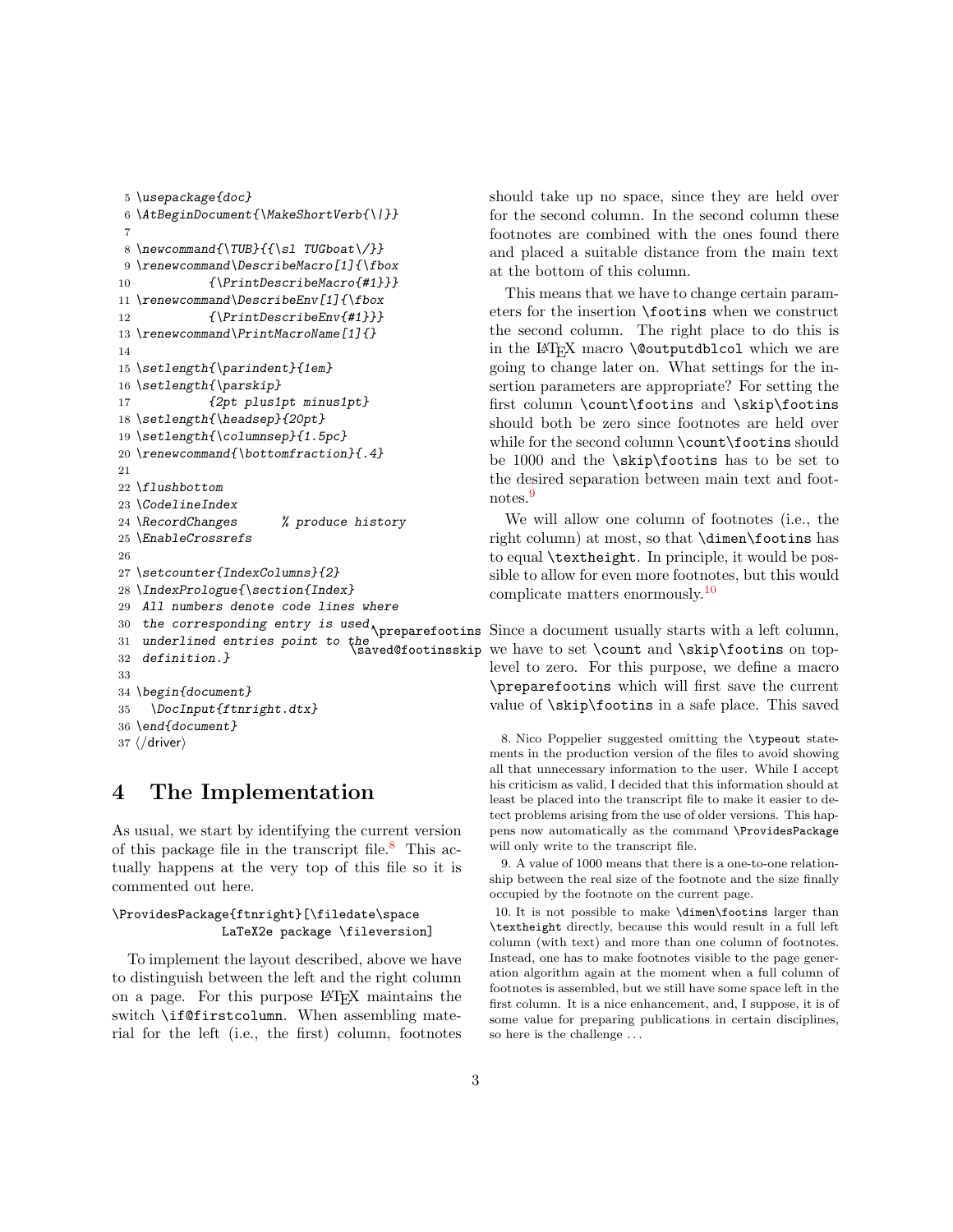<span id="page-3-25"></span>value will be used later for the second column. In this way, it is possible for the user or a designer of a document class to adjust this parameter without fiddling with the code of this package file.

```
38 ⟨∗package⟩
39 \def\preparefootins{%
40 \global\rcol@footinsskip\skip\footins
41 \global\skip\footins\z@
42 \global\count\footins\z@
```
<span id="page-3-18"></span><span id="page-3-17"></span>We will also assign \textheight to \dimen \footins to allow the user to change this parameter in the preamble.

```
43 \global\dimen\footins\textheight}
```
It is necessary to make the assignments above \global because we are going to use this macro in the output routine which has an implicit grouping level to keep the changes made by it local.

Of course, we have to allocate the skip register that we used above:

<span id="page-3-23"></span>44 \newskip\rcol@footinsskip

<span id="page-3-8"></span>\@outputdblcol Now we have all the necessary tools available to tackle \@outputdblcol. We have to remember that when \if@firstcolumn equals \iftrue, we are currently starting to build the second column, i.e., that the first column is already assembled. Therefore, the macro will start with the following code:

```
45 \def\@outputdblcol{\if@firstcolumn
46 \global\@firstcolumnfalse
```
After changing the switch, we save the first column (which was placed by preceding macros in \@outputbox) in the box register \@leftcolumn. Since we are inside the output routine, all those assignments have to be \global to take any effect.

#### <span id="page-3-3"></span>47 \global\setbox\@leftcolumn\box\@outputbox

Then, we make the footnotes visible to the page generation algorithm by setting \count\footins to 1000 (\@m is an abbreviation for this number) and \skip\footins to its saved value (i.e., \rcol@footinsskip).

```
48 \global\count\footins\@m
```

```
49 \global\skip\footins\rcol@footinsskip
```
We also have to reinsert all footnotes left over from the first column to make sure that they are reconsidered by the page generation algorithm of TFX using the new values for \count and \skip\footins. But this will be done later in the macro \@startcolumn.

If we have just finished the right column, i.e., when \if@firstcolumn equals \iffalse, we will reset the \footins parameters as explained above using the utility macro \preparefootins.

#### <span id="page-3-24"></span>50 \else \preparefootins

Then, we compose both columns in **\@outputbox**, combine them with all page-wide floats for this page (\@combinedblfloats), attach header and footer, and ship out the result  $(\text{Countputpage}).$  Finally we look to see whether it is possible to generate follow-ing pages consisting only of page-wide floats.<sup>[11](#page-3-0)</sup>

<span id="page-3-15"></span><span id="page-3-14"></span><span id="page-3-13"></span><span id="page-3-9"></span><span id="page-3-7"></span><span id="page-3-6"></span><span id="page-3-4"></span><span id="page-3-2"></span>

| 51 | \global\@firstcolumntrue                   |
|----|--------------------------------------------|
| 52 | \setbox\@outputbox\vbox{\hbox to\textwidth |
| 53 | f\hbox to\columnwidth                      |
| 54 |                                            |
| 55 | \hfil\vrule\@width\columnseprule\hfil      |
| 56 | hbox to\columnwidth\                       |
| 57 | {\box\@outputbox\hss}}}%                   |
| 58 | \@combinedblfloats\@outputpage             |
| 59 | \begingroup                                |
| 60 | \@dblfloatplacement\@startdblcolumn        |
| 61 | \@whilesw\if@fcolmade\fi                   |
| 62 | {\@outputpage\@startdblcolumn}%            |
| 63 | \endgroup                                  |
| 64 | \fi}                                       |
|    |                                            |

\@startcolumn There is a fundamental flaw in LATEX's output routine for float columns and float pages: split footnotes, i.e., footnotes which are only partly typeset on the preceding page are not resolved. They are held over until LAT<sub>EX</sub> starts a page (or column) containing text besides floats again. For our current layout, this would mean, that if LATEX decided to make the right column of a page a float column, footnotes from the left column would appear on a later page. A real cure for this problem would be to rewrite two-thirds of LATEX's output routine, so I am leaving this open for the interested reader.

> <span id="page-3-0"></span>11. This part is copied directly from the original LAT<sub>E</sub>X macro. Details about the used macros, their interfaces and meanings can be found in the LAT<sub>E</sub>X  $2\varepsilon$  source code [\[4\]](#page-8-6).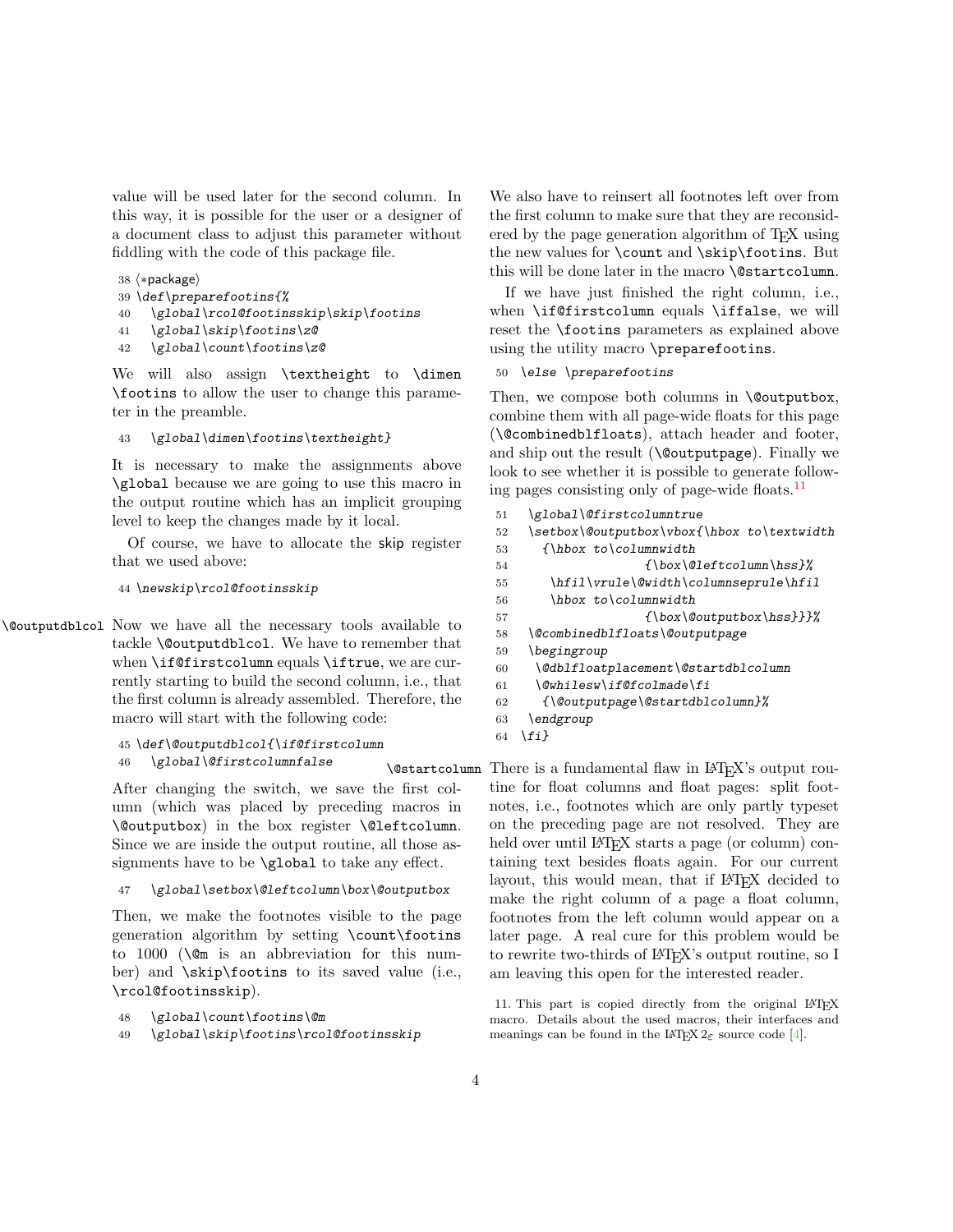But the problem shows up even if only one float is contributed to the right column since LATEX assumes that the whole column is usable, whereas some of it might actually be already devoted to footnotes from the left column. So we have to change the output routine at least in the part that contributes floats to the next column. The macro involved is called \@startcolumn. The first thing we do is to check and see whether any deferred floats exists.

```
65 \def\@startcolumn{%
66 \ifx\@deferlist\@empty
```
If not, we set the switch \if@fcolmade to false which says that we did not succeed in making a float column. Then, we set \@colroom to \@colht. The register \@colht holds the amount of space that is available for floats, text, and footnotes in one column, i.e., it equals \textheight minus the space devoted to page-wide floats. \@colroom is a similar register which holds the value \@colht minus space for column floats that are already contributed to the current column. Of course, both values should be equal when we start a new column.

```
67 \global\@fcolmadefalse
68 \global\@colroom\@colht
69 \else
```
If there are floats waiting for a change to be pro-

#### Puzzle:

Given a simple TEX document containing only straight text, is it possible for the editor, after deleting one sentence, to end up with a document producing an extra page?

We assume that the deleted text contains no TEX macros and that the document was prepared with a standard macro package like the one used for TUGboat production.

The answer will be given in the next issue.

cessed, the situation is more difficult. In this case, we have to reduce both \@colht and \@colroom by the amount of space that will be needed for the footnotes from the left column. So we must check whether such footnotes are present. As we have not reinserted them in \@outputdblcol, we can check the \footins box.

#### <span id="page-4-7"></span>70 \ifvoid\footins\else

If there are some, we measure the space that will be occupied by them. This measurement is not really exact. If we have a full column of footnotes, it will be too high, but this does matter since we need it only for an upper bound on the free space available for floats.

- <span id="page-4-8"></span>71  $\theta$ amount $\ht\of$ ootins
- <span id="page-4-9"></span>72 \advance\ftn@amount\dp\footins
- <span id="page-4-10"></span>73 \advance\ftn@amount\skip\footins
- $74$   $\overline{11}$

We then reduce the **\@colht** by this amount and again assign \@colroom the value of \@colht. If no footnotes are present, we subtract zero, so there is no harm in doing this operation all the time.

```
75 \global\advance\@colht-\ftn@amount
76 \global\@colroom\@colht
```
Now, we call another internal LAT<sub>EX</sub> macro that will try to contribute floats to the next column. It will use the register **\@colht** when trying to build up a float column, which is the reason for reducing this register. If it succeeds, it will set the switch \if@fcolmade to true, otherwise, to false. If no float column is possible, it will try to place some or all of the deferred floats to the top or the bottom of the next column, thereby, using and reducing the value of the register \@colroom.

```
77 \@xstartcol
```
Afterwards, we have to restore the correct values for \@colht and \@colroom again, but this time, they may differ, so that we have to \advance both registers separately by \ftn@amount.

```
78 \global\advance\@colht\ftn@amount
```

```
79 \global\advance\@colroom\ftn@amount
```

```
80 \overline{f}
```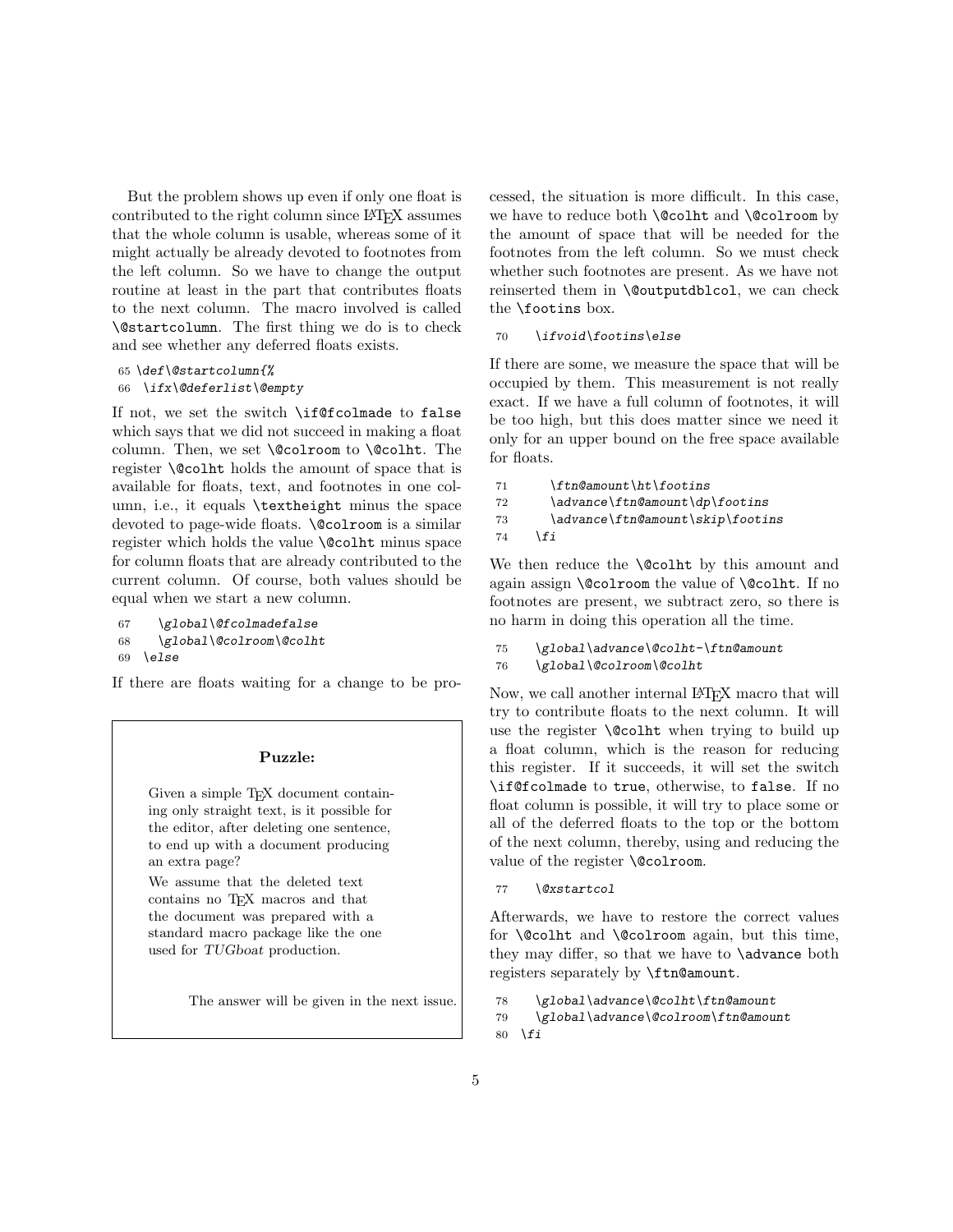<span id="page-5-24"></span>Now, after doing the things depending on the status of the \@deferlist, we have to incorporate the left over footnotes in the new column. First we check whether a float column was produced by \@xstartcol or not.

```
81 \if@fcolmade
```
If so, we do something awful. To make use of the \@makecol macro, which attaches footnotes to \box 255 and places the result in the box register \@outputbox, we have to assign \@outputbox (i.e., the result of  $\Qxstarcc01$  to  $\boxtimes 255$ .<sup>[12](#page-5-0)</sup>

```
82 \setbox\@cclv\box\@outputbox
83 \@makecol
84 \else
```
If no float column was produced, we reinsert the held over footnotes so that they can be reconsidered by the page generation algorithm of TEX. But it is necessary to ensure that this operation is done only when footnotes are actually present.<sup>[13](#page-5-1)</sup>

```
85 \ifvoid\footins\else
86 \insert\footins{\unvbox\footins}\fi
87 \fi}
```
<span id="page-5-18"></span>\ftn@amount Of course, we also have to allocate the dimen register. It will be automatically initialized to zero.

<span id="page-5-23"></span>88 \newdimen\ftn@amount

<span id="page-5-12"></span>\@xstartcol The macro \@xtsartcol was removed in  $\text{LTr}X 2_{\epsilon}$ but we introduce it here again for the moment.

```
89 \def\@xstartcol{%
90 \@tryfcolumn \@deferlist
91 \if@fcolmade
92 \else
93 \begingroup
94 \let \@tempb \@deferlist
95 \global \let \@deferlist \@empty
96 \let \@elt \@scolelt
97 \@tempb
98 \endgroup
99 \{f_i\}100 }
```
<span id="page-5-10"></span><span id="page-5-8"></span>\@makecol The other internal macro that we have to change is \@makecol, a macro that is called whenever one column of material is assembled and column floats and footnotes have to be added. Again, we have to distinguish between actions for the first and the second column.

#### <span id="page-5-21"></span>101 \def\@makecol{\if@firstcolumn

For the first column, we leave the footnotes in their box and simply save the contents of box 255 in the \box register \@outputbox.

<span id="page-5-4"></span>102 \setbox\@outputbox\box\@cclv

But if the user erroneously forgot to specify a twocolumn layout, we will always typeset the first column, so that the footnotes are never printed. Therefore we better check for this special case and output the footnotes on a separate page in an emergency.[14](#page-5-2)

<span id="page-5-22"></span><span id="page-5-16"></span><span id="page-5-6"></span>

| \if@twocolumn \else                             |
|-------------------------------------------------|
| \ifvoid\footins \else                           |
| <i><u><b>©latexerr{ftnright</b></u></i> package |
| used in one-column mode}%                       |
| {The ftnright package was designed to           |
| work with LaTeX's standard^^Jtwocolumn          |
| option. It does *not* work with the             |
| multicol package. ^^JSo please specify          |
| 'twocolumn' in the                              |
| $\no{expand\documentclass command.}$            |
| \shipout\box\footins \fi\fi                     |
|                                                 |

<span id="page-5-17"></span><span id="page-5-13"></span>What we also need to check is if there is so much footnote material that it resulted in a footnote being split. If that happens the whole algorithm falls apart and the footnotes get out of sync. For the moment we simply detect it here, perhaps some better scheme can be implemented. One way to avoid this is to allow more than \textheight of footnotes in \preparefootins. However, that isn't such a good

<span id="page-5-0"></span><sup>12.</sup> In German, we call this "from the back through the chest into the eyes".

<span id="page-5-1"></span><sup>13.</sup> Otherwise, we might get an undesired extra vertical space coming from \skip\footins, even if there are no footnotes on the page.

<span id="page-5-2"></span><sup>14.</sup> Otherwise, the footnotes are held over for ever, preventing TEX from finishing the document successfully. Instead, TEX will produce infinity many empty pages at the end of the document, trying in vain to output the held over footnotes. This problem was found by Rainer Schöpf when we prepared the paper for the Cork conference.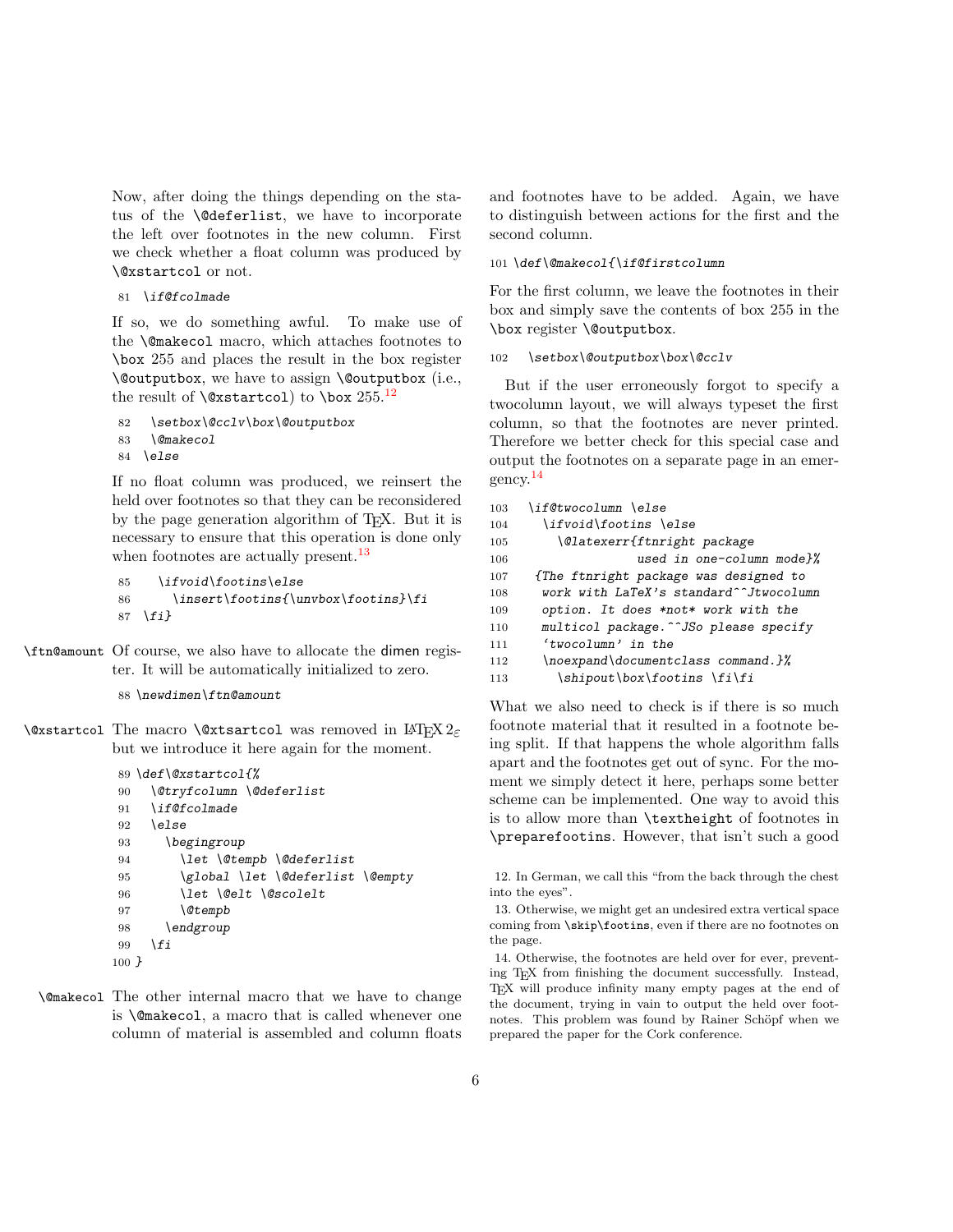<span id="page-6-25"></span>idea either as that means that a footnote from column one, might end up completely on a later page.

```
114 \ifnum\insertpenalties>\z@
115 \@latexerr{ftnright package
116 scrambled footnotes}%
117 {There is too much footnote material in
118 the first column and ftnright<sup>**</sup>Jis
119 unable to cope with this.^^JYou need
120 to reduce the amount to get a properly
121 formatted page.}%
122 \overline{f}123 \else
```
When we construct the second column, we must first check whether footnotes are actually present. If not, we perform the same actions as before.

```
124 \ifvoid\footins
125 \setbox\@outputbox\box\@cclv
126 \else
```
But, if footnotes are present, it may be possible that the whole column consists of footnotes, i.e., \box 255 is empty. In this case, there is no use in placing any glue ( $\sin\theta$ ) in front,<sup>[15](#page-6-0)</sup> so we have to check for this possibility.

<span id="page-6-13"></span><span id="page-6-7"></span><span id="page-6-6"></span>

| 127 | \setbox\@outputbox\vbox |
|-----|-------------------------|
| 128 | f\ifvoid\@cclv \else    |
| 129 | \unvbox\@cclv           |
| 130 | \vskip\skip\footins\fi  |

<span id="page-6-20"></span>But in any case, we place the \footnoterule in front of the footnotes even if this macro is not used by this package. $16$  This ends the if-statement testing whether footnotes are present or not. It also ends the code which differs depending on the column number.

<span id="page-6-24"></span><span id="page-6-21"></span><span id="page-6-17"></span>

| 131 |     | \color@begingroup            |
|-----|-----|------------------------------|
| 132 |     | $\texttt{normalcolor}$       |
| 133 |     | \footnoterule\unvbox\footins |
| 134 |     | \color@endgroup}\fi          |
| 135 | \fi |                              |

<span id="page-6-18"></span>Now the column floats are added at the top and the bottom, and the \@outputbox is adjusted to the full column height so that the glue inside will stretch in certain situations.<sup>[17](#page-6-2)</sup> Again, this code is copied verbatim from the original source, so I won't dwell on details.[18](#page-6-3)[19](#page-6-4)

```
136 \xdef\@freelist{\@freelist\@midlist}%
137 \global \let \@midlist \@empty
138 \@combinefloats
139 \ifvbox\@kludgeins
140 \@makespecialcolbox
141 \else
142 \setbox\@outputbox\vbox to\@colht
143 {\boxmaxdepth\maxdepth
144 \Otexttop
145 \@tempdima\dp\@outputbox
146 \unvbox\@outputbox
147 \vskip-\@tempdima
148 \@textbottom}%
149 \{f_i\}
```
<span id="page-6-16"></span><span id="page-6-15"></span><span id="page-6-14"></span><span id="page-6-12"></span>150 \global\maxdepth\@maxdepth}

<span id="page-6-22"></span>Now we can tackle the remaining small changes to the standard layout. I decided to use a smaller size for footnotes but with a slightly larger leading than usual. This means that we have to redefine the \footnotesize macro which depends on options like 11pt etc. Fortunately, there is a simple way to

<span id="page-6-0"></span>15. In fact, it would be a mistake since this glue was not taken into account when the footnotes where assembled, so it would produce an overfull box.

<span id="page-6-1"></span>16. This decision is certainly open to criticism, since there is nothing to separate. On the other hand, a rule or some other ornament in front of the footnotes is part of the design which should be used consistently throughout a document. As a last argument in favor of the rule, consider the situation where LATEX decided to place only floats and footnotes into the right hand column. In this case a separator again seems adequate. In this situation one can even argue that it is necessary to put in the \skip\footins.

<span id="page-6-2"></span>17. It is an interesting question as to whether the current layout works well with bottom floats or not. Actually, I would prefer to place the footnotes below the bottom floats instead of above, as it is done here. At least when the floats are part of the document and not puzzles thrown in. But I was too lazy to implement it because I seldom use floats. If somebody implements this layout (some parts of this macro have to be changed) I would be interested in seeing the code and some sample results.

<span id="page-6-3"></span>18. I only changed \dimen128 into \@tempdima which is, besides being faster and shorter, only a cosmetic change. The use of this hardwired dimen register seems to indicate that this part of LATEX was written very early and left unchanged since then: an interesting fact for software archaeologists.

<span id="page-6-4"></span>19. For the LAT<sub>E</sub>X  $2\varepsilon$  upgrade I had to add the support for the \enlargethispage command—let's hope I did it in the correct way.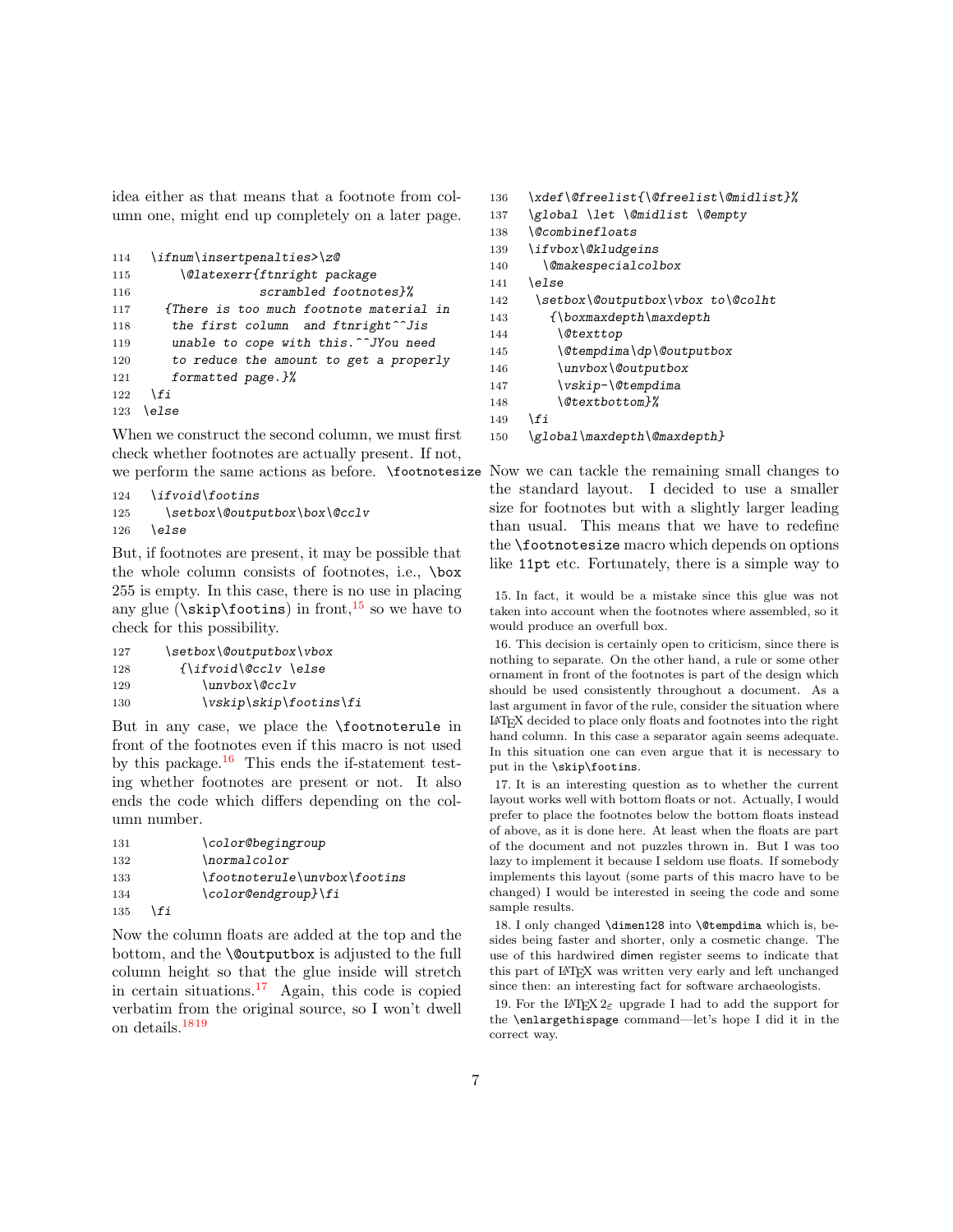\@ptsize contains 0, 1, or 2 standing for 10, 11, or 12 points document text size.[20](#page-7-2)

```
151 \ifcase \@ptsize
152 \renewcommand\footnotesize{%
153 \@setfontsize\footnotesize\@viiipt{9.9}%
154 \abovedisplayskip 6\p@\@plus2\p@\@minus4\p@
155 \abovedisplayshortskip \z@ \@plus\p@
156 \belowdisplayshortskip
157 3\p@\@plus\p@\@minus2\p@
158 \def\@listi{\leftmargin\leftmargini
159 \topsep 3\p@ \@plus\p@ \@make\fm@ext
160 \parsep 2\p@ \@plus\p@ \@minus\p@
161 \itemsep \parsep}%
162 \belowdisplayskip \abovedisplayskip
163 }
164 \or
165 \renewcommand\footnotesize{%
166 \@setfontsize\footnotesize\@ixpt{11.1}%
167 \abovedisplayskip 8\p@\@plus2\p@\@minus4\p@
168 \abovedisplayshortskip \z@ \@plus\p@
169 \belowdisplayshortskip
170 4\p@ \@plus2\p@ \@minus2\p@
171 \def\@listi{\leftmargin\leftmargini
172 \topsep 4\p@ \@plus2\p@\@minus2\p@
173 \parsep 2\p@ \@plus\p@ \@minus\p@
174 \itemsep \parsep}%
175 \belowdisplayskip \abovedisplayskip
176 }
177 \or
178 \renewcommand\footnotesize{%
179 \@setfontsize\footnotesize\@xpt{12.3}%
180 \abovedisplayskip10\p@\@plus2\p@\@minus5\p@
181 \abovedisplayshortskip \z@ \@plus3\p@
182 \belowdisplayshortskip
183 6\p@ \@plus3\p@ \@minus3\p@
184 \def\@listi{\leftmargin\leftmargini
185 \topsep 6\p@ \@plus2\p@ \@minus2\p@
186 \parsep 3\p@ \@plus2\p@ \@minus\p@
187 \itemsep \parsep}%
188 \belowdisplayskip \abovedisplayskip
189 }
```

```
190 \fi
```
<span id="page-7-35"></span>\footnoterule Setting footnotes in smaller type and separating them with sufficient space from the main text allow us to omit the \footnoterule normally used.

```
191 \let\footnoterule\@empty
```
<span id="page-7-45"></span>find out the main size of the document: **Mocnizaties** individual footnotes are separated from each other by a more or less baseline skip of the text size. This can be specified with the following code:

```
192 \AtBeginDocument
193 {\global\footnotesep\ht\strutbox}
```
The use of the LATEX  $2 \epsilon$  hook  $\lambda$ tBeginDocument is a big help since it allows us to defer everything that might depend on user setting inside the preamble to the \begin{document} environment start.

<span id="page-7-7"></span>And finally, a small but nice change, to the mark at the beginning of the footnote text. We will place it at the baseline instead of raising it as a superscript. Additionally, it will get a dot as punctuation.

```
194 \long\def\@makefntext#1{\parindent 1em
195 \noindent\hbox to 2em{}%
196 \llap{\@thefnmark.\,\,}#1}
```
# 5 Initialisation

We defined the macro \preparefootins above, but we also have to use it to prepare typesetting the first column. As a default for the separation of footnotes and text on the second column, we use the following:

```
197 \setlength{\skip\footins}
198 {10pt plus 5pt minus 3pt}
199 \AtBeginDocument{\preparefootins}
200 ⟨/package⟩
```
Of course, this value can be changed by the user as described in the introduction.

# References

- <span id="page-7-1"></span>[1] M. GOOSSENS, F. MITTELBACH and A. SAMARIN. The L<sup>AT</sup>EX Companion. Addison-Wesley, Reading, Massachusetts, 1994.
- <span id="page-7-0"></span>[2] Hans-Joachim Koppitz, editor. Gutenberg Jahrbuch. Gutenberg-Gesellschaft, Mainz.

<span id="page-7-2"></span>20. In the new release I used the definitions from the class option files size1?.clo and modified them slightly. In the previous release there was no correction for the list parameters etc., thus giving you incorrect spacing if somebody used display lists in footnotes.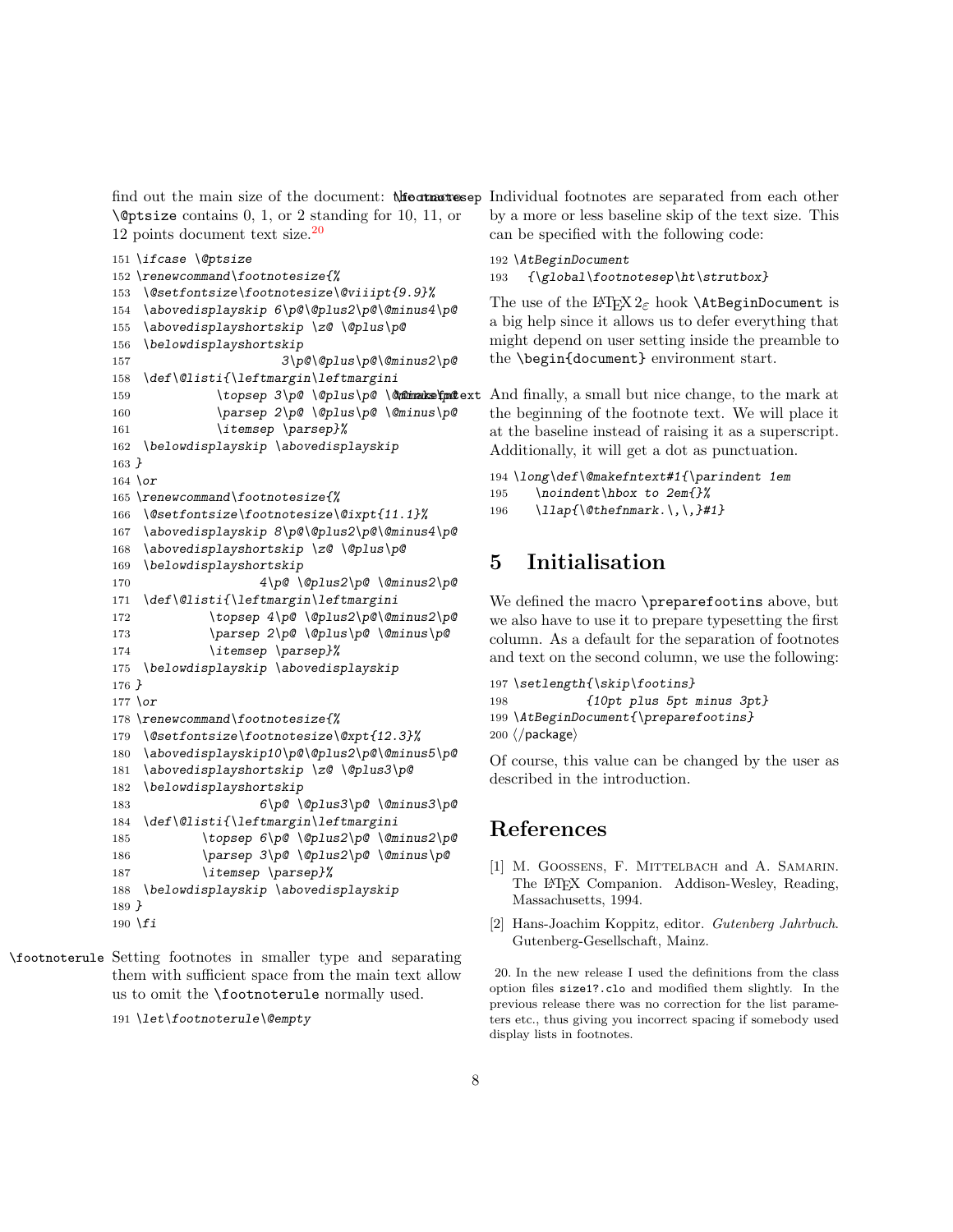- <span id="page-8-5"></span>[3] Leslie Lamport.  $\mathbb{P}T_{E}X: A$  Document Preparation System. Addison-Wesley, Reading, Massachusetts, 1986.
- <span id="page-8-6"></span>[4] LAT<sub>E</sub>X Project. LAT<sub>E</sub>X 2<sub> $\varepsilon$ </sub> distribution, 1994. Sources for LAT<sub>E</sub>X  $2\varepsilon$  the successor to LAT<sub>E</sub>X 2.09.
- <span id="page-8-0"></span>[5] Frank Mittelbach An environment for multi-column output. TUGboat, 10(3):407–415, November 1989.
- <span id="page-8-1"></span>[6] Frank Mittelbach E-T<sub>E</sub>X: Guidelines to future T<sub>E</sub>X extensions. In Lincoln K. Durst, editor, TUGboat, 11(3): 1990 TUG Annual Meeting Proceedings, pages 337–345, September 1990.
- <span id="page-8-4"></span>[7] Manfred Siemoneit. Typographisches Gestalten. Polygraph Verlag, Frankfurt am Main, second edition, 1989.
- <span id="page-8-3"></span>[8] Jan Tschichold. Ausgewählte Aufsätze über Fragen der Gestalt des Buches. Birkhäuser Verlag, Basel, 1987. Second printing.
- <span id="page-8-2"></span>[9] Jan White. Graphic Design for the Electronic Age. Watson Guptill, Xerox Press, New York, 1988.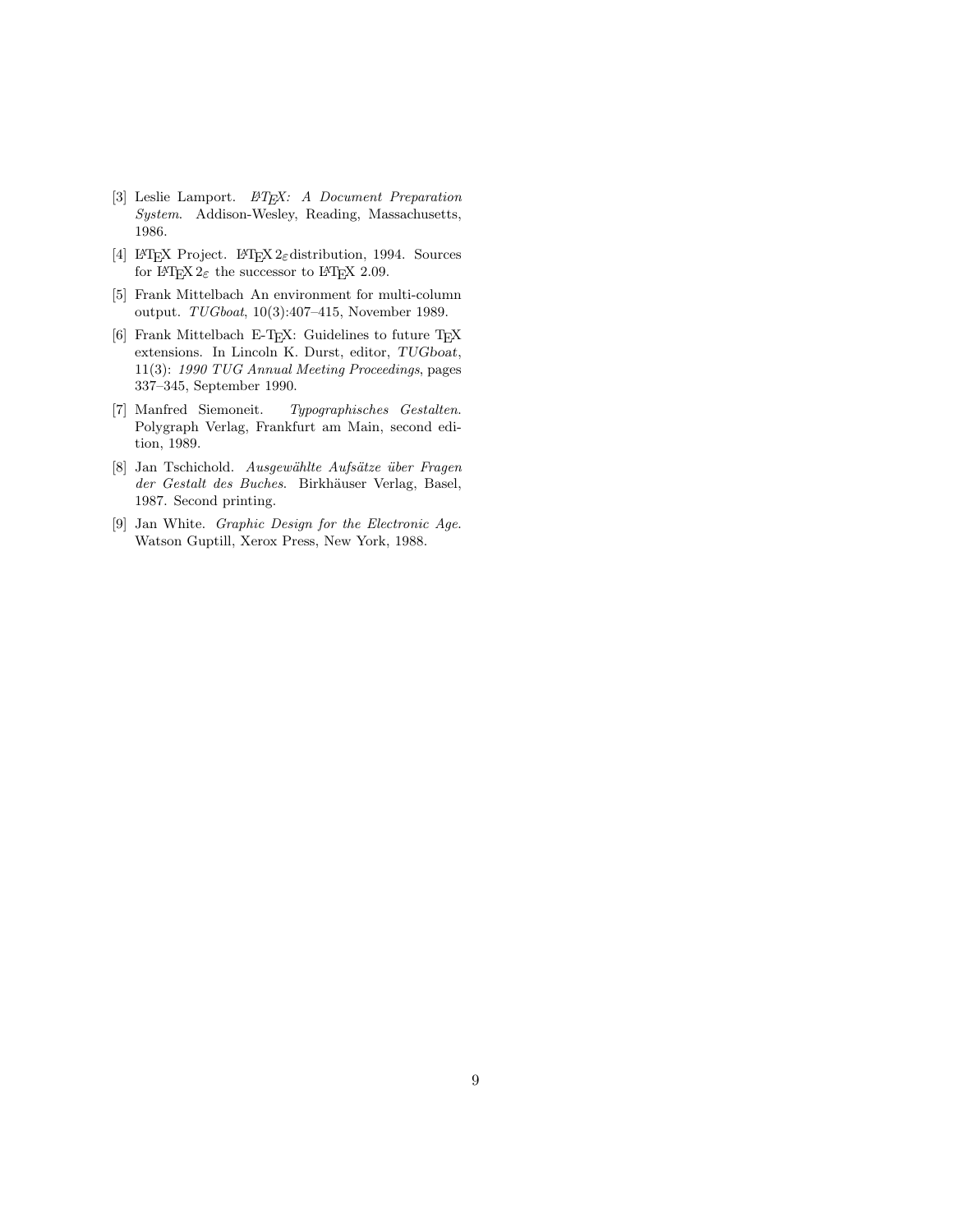# 6 Index

All numbers denote code lines where the corresponding entry is used, underlined entries point to the definition.

| Symbols                                                                             |
|-------------------------------------------------------------------------------------|
| \,                                                                                  |
| \ / _                                                                               |
| $\sqrt{cclv}$ 82, 102, 125, 128, 129                                                |
| \@colht  68, 75, 76, 78, 142                                                        |
|                                                                                     |
| \@elt<br>96                                                                         |
|                                                                                     |
| $\setminus$ @firstcolumnfalse  46                                                   |
| $\setminus$ @firstcolumntrue  51                                                    |
| 139                                                                                 |
|                                                                                     |
|                                                                                     |
| \@listi  158,171,184                                                                |
| \@m<br>48                                                                           |
| $\{\n{\texttt{Qmakecol}} \dots \dots \dots \dots \dots \dots \dots \quad 83, 101\}$ |
| \@makefntext<br>194                                                                 |
| \@makespecialcolbox<br>140                                                          |
| \@maxdepth<br>150                                                                   |
| $\text{Cominus}$ 154.157.                                                           |
| 159, 160, 167, 170, 172, 173, 180, 183, 185, 186                                    |
| \@outputbox 47, 52, 57, 82, 102, 125, 127, 142, 145, 146                            |
| $\sqrt{$<br>45                                                                      |
|                                                                                     |
| $\Q$ plus  154, 155, 157, 159, 160,                                                 |
| 167, 168, 170, 172, 173, 180, 181, 183, 185, 186                                    |
| 96                                                                                  |
| $\text{V}\$ setfontsize  153, 166, 179                                              |
| \@startcolumn<br>65                                                                 |
|                                                                                     |
| <b>\@tempb</b>                                                                      |
| 196                                                                                 |
| $\text{Qtryfcolumn} \dots \dots \dots \dots \dots \dots \dots \dots$<br>90          |
| \@xstartcol  77,89                                                                  |
| N.                                                                                  |

#### A

| \abovedisplayshortskip  155, 168, 181           |  |  |  |  |  |  |
|-------------------------------------------------|--|--|--|--|--|--|
| \abovedisplayskip  154, 162, 167, 175, 180, 188 |  |  |  |  |  |  |
|                                                 |  |  |  |  |  |  |

### $\, {\bf B}$

| $\begin{array}{ccc}\n\text{begin}134\n\end{array}$ |  |  |  |  |  |  |  |  |
|----------------------------------------------------|--|--|--|--|--|--|--|--|
| $\begin{bmatrix} \beta, 169, 182 \end{bmatrix}$    |  |  |  |  |  |  |  |  |

| $\begin{array}{ccc}\n\text{belowdisplaying} & \dots & \dots & \dots & 162, 175, 188\n\end{array}$ |  |
|---------------------------------------------------------------------------------------------------|--|
| $\cdot$ $\cdot$ $(20)$                                                                            |  |
|                                                                                                   |  |
|                                                                                                   |  |
| $\mathbf C$                                                                                       |  |
| $\text{CodelineIndex} \dots \dots \dots \dots \dots \dots \dots \dots \ 23$                       |  |
|                                                                                                   |  |
| \color@endgroup  134                                                                              |  |
| $\column sep \dots \dots \dots \dots \dots \dots \dots \dots \dots \dots \dots$                   |  |
| \columnseprule<br>55                                                                              |  |
|                                                                                                   |  |
|                                                                                                   |  |
| D                                                                                                 |  |
|                                                                                                   |  |
|                                                                                                   |  |
|                                                                                                   |  |
|                                                                                                   |  |
| Е                                                                                                 |  |
| $\verb \EnableCrossrefs   \dots   \dots   \dots   \ 25$                                           |  |
|                                                                                                   |  |
|                                                                                                   |  |
| $\mathbf{F}$                                                                                      |  |
| $\text{Ybox} \dots \dots \dots \dots \dots \dots \dots \dots \dots \dots \dots \dots \dots \dots$ |  |
|                                                                                                   |  |
| $\text{1} 42, 43, 48, 49, 70,$                                                                    |  |
| 71, 72, 73, 85, 86, 104, 113, 124, 130, 133, 197                                                  |  |
|                                                                                                   |  |
| $\setminus$ footnotesep<br>192                                                                    |  |
| \footnotesize<br>151                                                                              |  |
| \ftn@amount  71, 72, 73, 75, 78, 79, 88                                                           |  |
|                                                                                                   |  |
| H                                                                                                 |  |
| - 18                                                                                              |  |
| I                                                                                                 |  |
| $\iint@f colmade$ 61, 81, 91                                                                      |  |
| $\left\{\text{if@first column} \dots \dots \dots \dots \dots \quad 45, 101\right\}$               |  |
|                                                                                                   |  |
| \if@twocolumn<br>103                                                                              |  |
| \ifnum<br>114                                                                                     |  |
|                                                                                                   |  |
| \ifvbox<br>139                                                                                    |  |
|                                                                                                   |  |
| $\{\texttt{IndexPrologue} \dots \dots \dots \dots \dots \dots \ 28\}$                             |  |
| $\{insert \dots \dots \dots \dots \dots \dots \dots \dots \ 86$<br>\insertpenalties<br>114        |  |